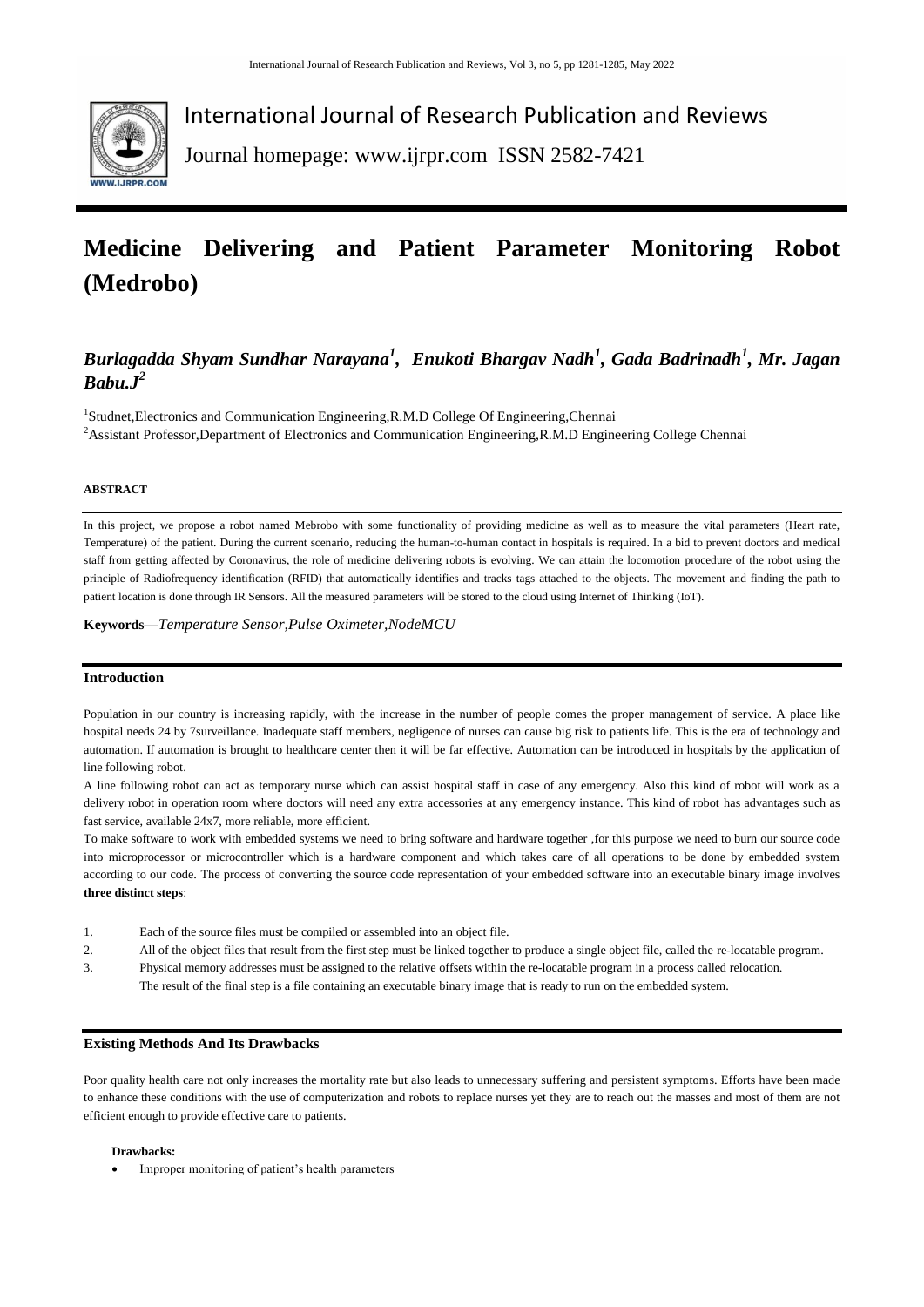- Unavailability of timely medical attention during emergencies
- Negligence or possible human error by care taking authorities
- Loneliness of patients
- Lack of quality data analysis from past records of patient health
- Improper and time-consuming maintenance of paper records.

#### **III..PROPOSED SYSTEM**

Our project MedRobo is an alternate solution to the difficulties faced by the hospital staff in treating the coronavirus positive patients, who raised this problem. It checks the important parameters of the patient such as temperature, heart rate without the involvement of humans or by avoiding the direct contact of hospital staff with the patients. By using the reference parameters which are given to the system, will compare with the measured parameters. Then the recorded parameters data will be sent to the doctors through the IOT platform when RFID Reader reads the tag which stores the patient details. The movement and finding the path to patient location is done through a IR Sensors. Also can reevaluate and view the data's of individual patients after a particular interval of time to make sure that all those patients suffering from coronavirus are feeling better and are in good condition.



**Fig (1) :Block diagram for proposed system**

**NodeMCU** is an open-source firmware and development kit that plays a vital role in designing your own IoT product using a few Lua script lines.Multiple GPIO pins on the board allow you to connect the board with other peripherals and are capable of generating PWM, I2C, SPI, and UART serial communications.



**Arduino Uno** is a microcontroller board developed by Arduino.cc which is an open-source electronics platform mainly based on AVR microcontroller Atmega328.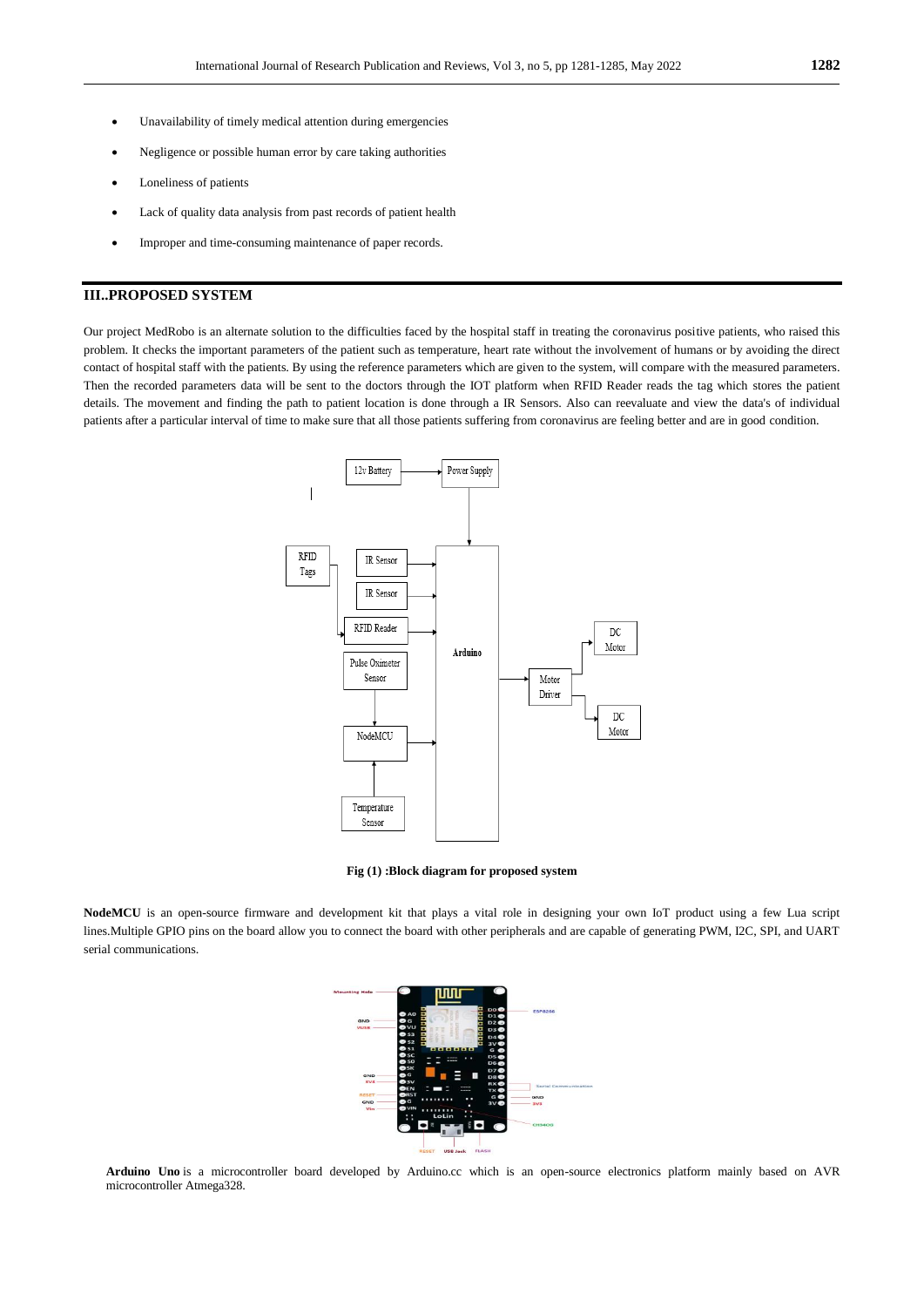

The MAX30100 **pulse oximeter** and heart rate sensor is an I2C-based low-power plug-and-play biometric sensor. It can be used by students, hobbyists, engineers, manufacturers, and game & mobile developers who want to incorporate live heart-rate data into their projects.



The digital **[temperature sensor](https://www.elprocus.com/temperature-sensors-types-working-operation/)** like DS18B20 follows single wire protocol and it can be used to measure temperature in the range of -67oF to +257oF or -55oC to +125oC with +-5% accuracy. The DS18B20 is one type of temperature sensor and it supplies 9-bit to 12-bit readings of temperature. These values show the temperature of a particular device



## **IV. RESULTS AND DISCUSSIONS**

Considering the problems of existing methods and giving solution to that problem by considering the basic requirements for our proposed system

We need to select the below components:

1. Microcontroller

.

- 2. Inputs for the proposed system (ex: sensors, drivers etc.)
- 3. Outputs (ex: relays, loads)

 After considering hardware requirements, now we need to check out the software requirements. Based on the microcontroller we select there exists different software for coding, compiling, debugging. we need to write source code for that proposed system based on our requirements and compile, debug the code in that software .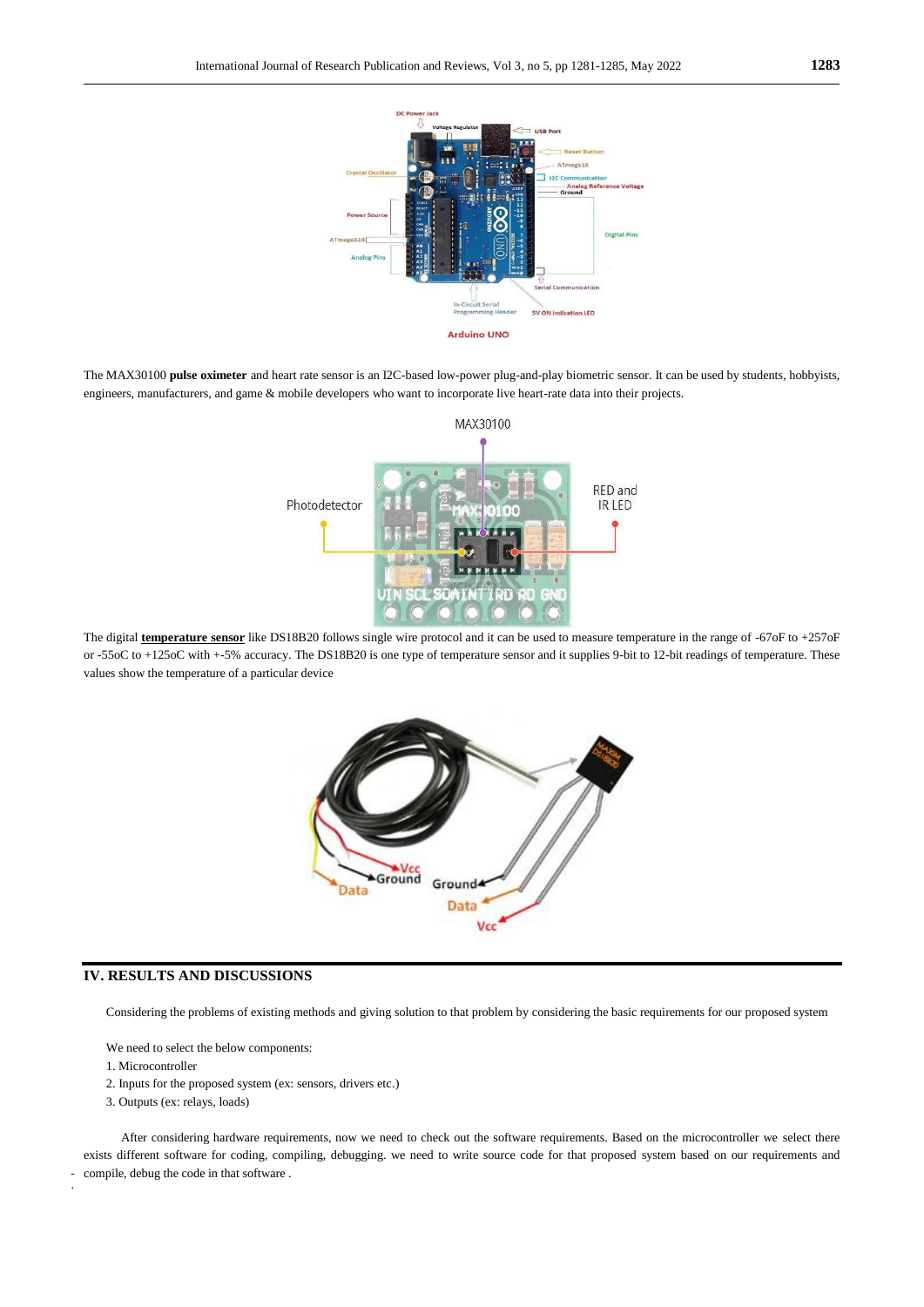After completing all the requirements of software and hardware we need to bring both together to work our system. For this we need to burn our source code into microcontroller, after burning our source code to microcontroller then connect all input and output modules as per our requirement.



**Fig(2):MEDROBO OPERATED**



**Fig(3) : PROPOSED MODEL**

### **ADVANTAGES**

- IOT Monitoring proves really helpful when we need to monitor & record and keep track of changes in the health parameters of the patient over a period of time. So with the IOT health monitoring, we can have the database of these changes in the health parameters. Doctors can take the reference of these changes or the history of the patient while suggesting the treatment or the medicines to the patient.
- Hospital stays are minimized due to Remote Patient Monitoring.
- Hospital visits for normal routine checkups are Minimized.

#### **V. CONCLUSION**

The system we have designed and fabricated is a prototype and there is still scope for adding more features and making it industry ready. We have used the Node MCU microcontroller for both its low cost and its simplicity. Along with the temperature sensor and heartbeat sensors, SpO2 sensors and other features can be added to make the doctors diagnosis procedure more efficient.

We conclude this paper as it provides a detailed insight on a medical assistant robot which when implemented in hospitals will enhance the existing quality of health care and will help doctors to a great extent. The target of this robotic solution is to provide comfort and best of facilities to patients without human intervention.

#### **References**

- [1] Arif. M. Sreevas. S. Nafseer. K. and Rahul. R. (2012), 'Automated online Blood bank database', India Conference (INDICON), Annual IEEE, Print ISBN: 978-1-4673-2270-6, pp. 012 - 017.
- [2] Bing-Nan Li, Taipa Ming-Chui Dong, and Vai, M.1. (2006), From Codabar to ISBT 128: Implementing Barcode Technology in Blood Bank Automation System', 27th Annual International Conference of the Engineering in Medicine and Biology Society, IEEE-EMBS, pp. 542-545.
- [3] Ibrahim. M and M. Youssef (2012), 'CeIlSense: An Accurate Energy-Efficient GSM Positioning System Vehicular Technology, IEEE Transactions on Volume: 61, Issue: 1, ISSN: 0018-9545, pp. 286 - 296.